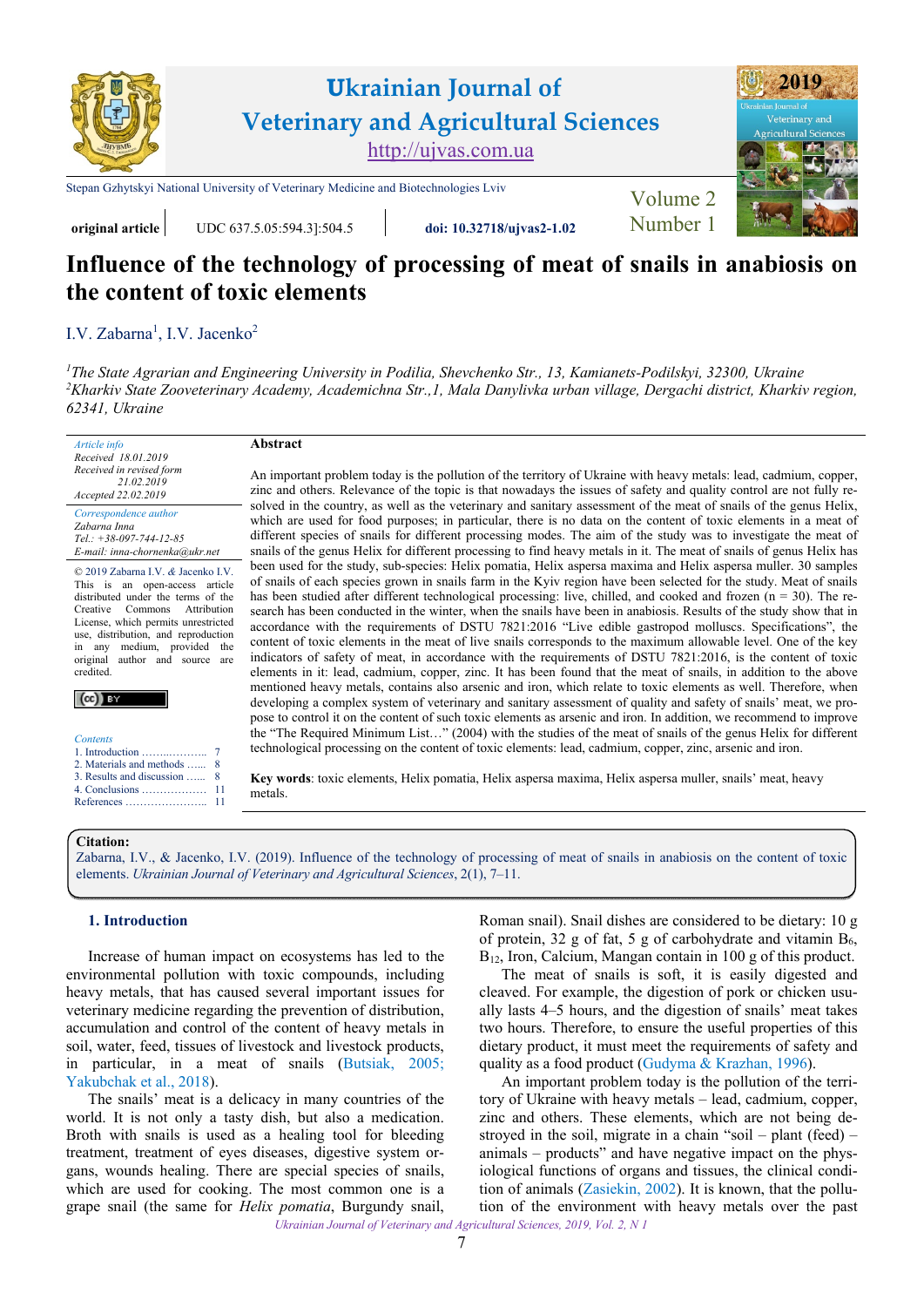<span id="page-1-0"></span>decade has increased several times and, according to scientists' forecasts, will increase further. In big cities and industrial regions, the source of the pollution can be different activities of enterprises, vehicles, human waste. The use of some fertilizers and pesticides, containing toxic elements in their composition, also leads to the accumulation of heavy metals by plants [\(Davydova & Tagasov, 2002](#page-4-0)).

From the point of view of the problem, today the whole world community is in a worry. Thus, monitoring of the content of heavy metals in raw materials and finished products of the food group is carried out everywhere. As a result of these studies, high concentrations of Cu, Cd, Zn, Pb and Hg have been recorded in some species of sea fish and seafood exported to the markets of Spain ([Bordajandi et al.,](#page-4-0) [2004;](#page-4-0) [Falcó et al., 2006\)](#page-4-0), high average values of Hg have been observed in a meat of Norwegian lobster [\(Visciano et](#page-4-0) [al., 2013](#page-4-0)), fish, shellfish and red meat products from small species of cetaceans, which are sold in the markets of Japan ([Endo et al., 2005](#page-4-0)). In sunflower honey made in Turkey they have found the maximum content of Cu, Mn, Zn, Fe, Cd, Pb, Cr, Ni ([Citak et al., 2012\)](#page-4-0), in medicinal plants of Pakistan – Cd, Cr, Cu, Pb, Fe, Mn, Ni, Zn [\(Cordell & Colvard,](#page-4-0) [2012\)](#page-4-0).

Relevance of the topic is that now safety and quality issues are not fully resolved in the country, as well as the veterinary and sanitary assessment of the meat of snails of the genus *Helix*, used for food purposes. The importance of the topic is also confirmed by the fact that in Ukraine, except of DSTU 7821:2016 "Live edible gastropod molluscs. Specifications", there is no normative base for the meat of snails.

Today, methods of control of safety of meat of snails in Ukraine are introduced, according to a. 3.6. "The Required Minimum List…" (2004), according to which in the nonfish commercial objects (shellfish, crustaceans, invertebrates, seaweed) and products of their processing, the earthworms, reptiles, the mass fraction of lead is 10  $\mu$ g/kg, cadmium – 2,0 μg/kg, arsenic – 5,0 μg/kg, hydrargyrum –  $0.2 \mu$ g/kg.

Taking into account the above facts, we conclude that it is impossible to guarantee an objective assessment of the indicators of safety and quality of snails' meat, as there is no data in this document on the content of toxic elements in the meat of snails of various species for different technological treatment.

**The aim of the study** is to study the meat of snails of the genus *Helix* for different technological processing on the content of heavy metals.

#### **2. Materials and methods**

Studies have been carried out on the meat of snails of genus *Helix*, sub-species: *Helix pomatia*, *Helix aspersa maxima* and *Helix aspersa muller*. 30 samples of snails of each species grown in snails farm in the Kyiv region have been selected for the study. Meat of snails has been investigated for different technological treatments: live, chilled, and cooked and frozen  $(n = 30)$ . The research has been con-

ducted in the winter, when the snails have been in anabiosis. Grape snail (*Helix pomatia*) has been studied only in a cooked and frozen state with the shelflife up to 6 months under the temperature of -18°C.

In the meat of snails for different technological processing modes, the content of such toxic elements was investigated: mass fraction of lead, cadmium, arsenic, hydrargyrum, copper, zinc and iron.

Mass fraction of lead, arsenic and cadmium has been determined by the method of atomic absorption spectrometry with electrothermal atomization, using the atomic absorption spectrophotometer *Varian 240 Z* (Australia) to find lead; and a thermo-absorption spectrophotometer *Thermo Solaar* (the USA) – to find arsenic; atomic absorption spectrophotometer *Varian 240 G* (Australia) – to find cadmium.

Mass fraction of copper, zinc, iron has been determined by atomic absorption spectrometry method with atomization in a flame by means of an atomic absorption spectrophotometer of type *В-55* (*Varian*, Austria); to determine the indicators of iron they used atomic absorption spectrophotometer of type *АА – 55 В* (*Varian*, Austria).

Determination of heavy metals in the meat of snails of the genus *Helix* for different technological processing has been carried out in accordance with [GOST 30178-96](#page-4-0), [DSTU 7670:2014](#page-4-0), [MAL 77-12-97.](#page-4-0)

Mass fraction of hydrargyrum has been determined by the method of atomic absorption spectrometry (without previous sample preparation). The method of quantitative determination of hydrargyrum is based on the selective absorption of free atoms of hydrargyrum with a certain wave length. Absorption measurements has been carried out at a wavelengths of 253.65 nm. Calculation of the hydrargyrum concentration in the meat of snails has been carried out according to the calibrated schedule (depending on the amount of absorption from the concentration of hydrargyrum).

Determination of hydrargyrum in the meat of snails has been carried out in accordance with [ISO 11212 – 2: 1997](#page-4-0), GOST  $26927 - 86$ , using an atomic absorption spectrophotometer (single-beam spectrometer with two successive measurement cells) *"Milestone DMA-80".* 

The reliability of the difference between the arithmetic meanings of the two variation series was determined according to the Student's criterion, taking into account the validity limit:  $P \le 0.05$ ;  $P \le 0.01$ ,  $P \le 0.001$ . The obtained research results were processed using the *Microsoft Excel* computer program.

## **3. Results and discussion**

Results of the study on the meat of snails of different species for different technological processing show that the content of lead in the body of the live *Н. aspersa mullerr* snails is by 18.2% ( $P \le 0.05$ ) higher, compared to the indicators of *Н. aspersa maxima* snails. However, in the chilled meat of snails of *Н. aspersa mullerr* the content of lead is by 23.9 % ( $P \le 0.001$ ) higher, compared to the chilled meat of *Н. aspersa maxima* snails (Table 1).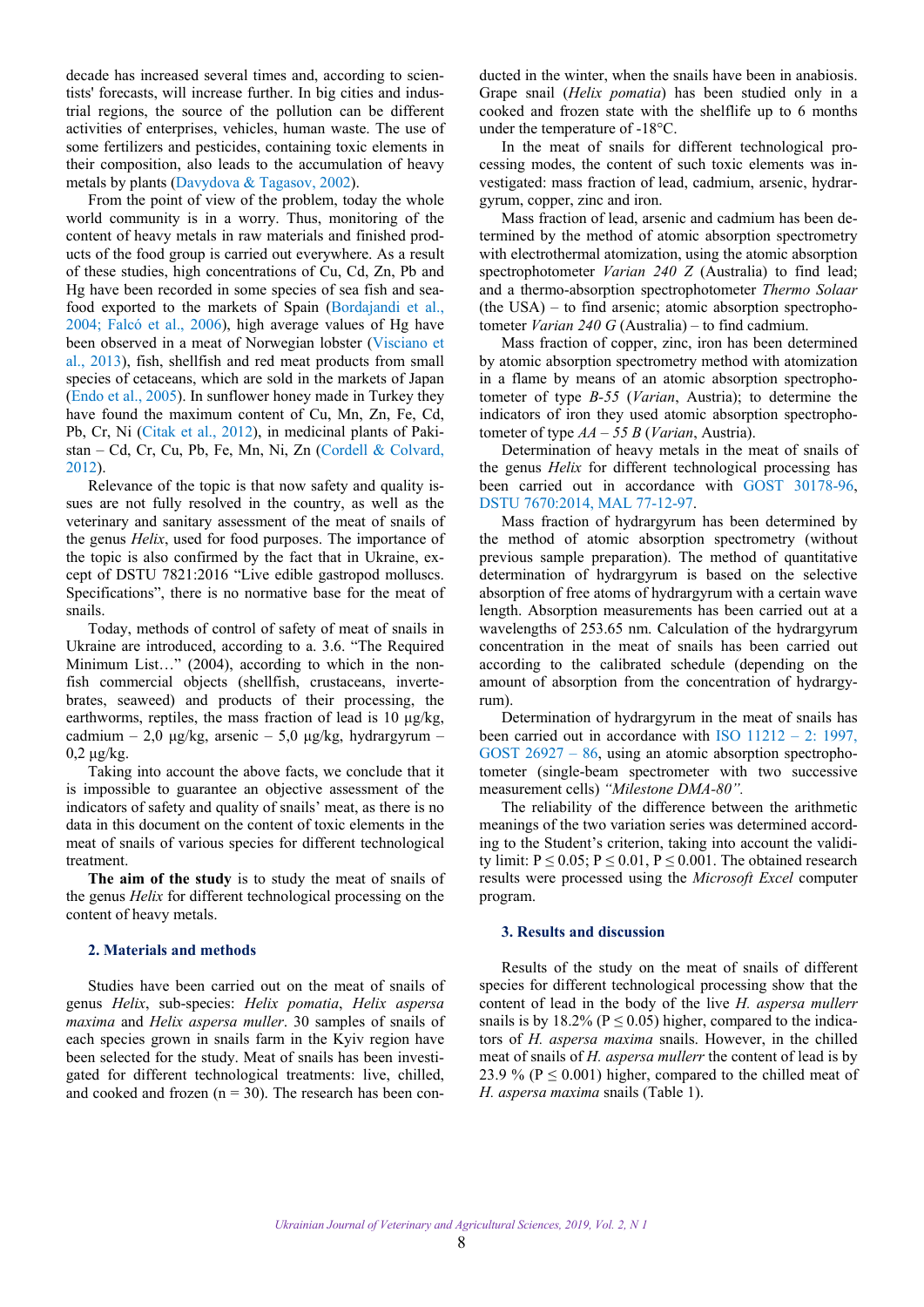**Table 1**  The content of toxic elements in the meat of snails of various species and for different processing technology,  $M \pm m$ ,  $n = 30$ 

|                                    | Technological                 | Snails' species                                                                                                         |                                                                                       |                   |  |
|------------------------------------|-------------------------------|-------------------------------------------------------------------------------------------------------------------------|---------------------------------------------------------------------------------------|-------------------|--|
| Indicator                          | processing of<br>snails' meat | H. aspersa maxima                                                                                                       | H. aspersa mullerr                                                                    | H. pomatia        |  |
| Mass fraction of<br>lead, mg/kg    | Live                          | $0.018 \pm 0.001$                                                                                                       | $0.022 \pm 0.001*$                                                                    |                   |  |
|                                    | Chilled                       | $0.011 \pm 0.001$ <sup><math>\triangle</math></sup>                                                                     | $0.046 \pm 0.001$ ** <b>A</b>                                                         |                   |  |
|                                    | Cooked and frozen             | $0.029 \pm 0.001$ <sup><math>\triangle</math></sup>                                                                     | $0.031 \pm 0.001$ <sup><math>\triangle</math></sup> <sup><math>\triangle</math></sup> | $0.032 \pm 0.001$ |  |
| Mass fraction of<br>cadmium, mg/kg | Live                          | $0.005 \pm 0.001$                                                                                                       | $0.022 \pm 0.001***$                                                                  |                   |  |
|                                    | Chilled                       | $0.005 \pm 0.001$                                                                                                       | $0.039 \pm 0.001$ ** <b>A</b>                                                         |                   |  |
|                                    | Cooked and frozen             | $0.130 \pm 0.001$ $\triangle$ $\triangle$ $\triangle$                                                                   | $0.129 \pm 0.001$ <sup><math>\triangle</math></sup>                                   | $0.131 \pm 0.001$ |  |
| Mass fraction of<br>arsenic, mg/kg | Live                          | $0.009 \pm 0.001$                                                                                                       | $0.010 \pm 0.001$                                                                     |                   |  |
|                                    | Chilled                       | $0.008 \pm 0.001$                                                                                                       | $0.009 \pm 0.001$                                                                     |                   |  |
|                                    | Cooked and frozen             | $0.008 \pm 0.001$                                                                                                       | $0.009 \pm 0.001$                                                                     | $0.010 \pm 0.001$ |  |
| Mass fraction of                   | Live                          | $0.004 \pm 0.001$                                                                                                       | $0.004 \pm 0.001$                                                                     |                   |  |
| hydrargyrum,<br>mg/kg              | Chilled                       | $0.005 \pm 0.001$                                                                                                       | $0.004 \pm 0.001$                                                                     |                   |  |
|                                    | Cooked and frozen             | $0.003 \pm 0.001$                                                                                                       | $0.003 \pm 0.001$                                                                     | $0.005 \pm 0.001$ |  |
| Mass fraction of<br>copper, mg/kg  | Live                          | $6.29 \pm 0.074$                                                                                                        | $10.44 \pm 0.010***$                                                                  |                   |  |
|                                    | Chilled                       | $8.49 \pm 0.006$ <sup><math>\triangle</math></sup> $\triangle$ <sup><math>\triangle</math></sup>                        | $5.66 \pm 0.006$ ** <b>A</b>                                                          |                   |  |
|                                    | Cooked and frozen             | $36.24 \pm 0.050$ *********                                                                                             | $35.42 \pm 0.063$ **** $\triangle$                                                    | $37.30 \pm 0.063$ |  |
| Mass fraction of<br>zinc, mg/kg    | Live                          | $7.16 \pm 0.008$                                                                                                        | $13.82 \pm 0.007$ ***                                                                 |                   |  |
|                                    | Chilled                       | $7.47 \pm 0.010$ <sup><math>\triangle</math></sup> $\triangle$ <sup><math>\triangle</math></sup>                        | $21.38 \pm 0.009$ ** <b>A</b>                                                         |                   |  |
|                                    | Cooked and frozen             | $14.18 \pm 0.024***$ *** $\blacktriangle$ $\blacktriangle$ $\blacktriangle$                                             | $13.24 \pm 0.008$ **** $\blacktriangle$                                               | $15.10 \pm 0.008$ |  |
| Mass fraction of<br>iron, mg/kg    | Live                          | $8.37 \pm 0.011$                                                                                                        | $20.81 \pm 0.006$ ***                                                                 |                   |  |
|                                    | Chilled                       | $10.12 \pm 0.011$ <sup><math>\triangle</math></sup> <sup><math>\triangle</math></sup> <sup><math>\triangle</math></sup> | $23.68 \pm 0.014***$                                                                  |                   |  |
|                                    | Cooked and frozen             | $19.71 \pm 0.009$ *********                                                                                             | $20.24 \pm 0.008$ **** $\triangle$                                                    | $21.77 \pm 0.011$ |  |

*Note:*  $*P \leq 0.05$  – compared to the live *H. aspersa maxima* snails

**\*\***Р ≤ 0,001 ‒ compared to the chilled meat of *Н. aspersa maxima* snails

**\*\*\***Р ≤ 0,001‒ compared to the live *Н. aspersa maxima* snails

**\*\*\*\***Р ≤ 0,001‒ compared to the cooked and frozen meat of *Н. pomatia* snails

**▲**Р ≤ 0,01 ‒ compared to the live *Н. aspersa maxima* snails

**▲▲**Р ≤ 0,001 ‒ compared to the live *Н. aspersa mullerr* snails

**▲▲▲**Р ≤ 0,01‒ compared to the live *Н. aspersa mullerr* snails

**▲▲▲▲**Р ≤ 0,001‒ compared to the live *Н. aspersa maxima* snails

The study found that in the cooked and frozen meat of *H. aspera maxima* snails the content of lead is by 9.4%, and in the meat of *Н. aspersa mullerr* – by 3.1% lower, compared with its content in the cooked and frozen meat of *Н. pomatia*.

Results of the study of meat of snails for different technological processing also indicate, that in the chilled meat of *Н. aspersa maxima* snails the content of lead is lower by 38.8% ( $P \le 0.01$ ), compared to the indicators of the meat of live snails of the same species. At the same time, in the cooked and frozen meat of these snails the content of lead is, on the contrary, higher by 61.1% ( $P \le 0.01$ ), compared with the body of live snails. In the chilled meat of *Н. aspersa mullerr* snails the content of lead is by 47.8% ( $P \le 0.001$ ) higher than that of the living snails of the same species, and in the meat of cooked and frozen snails – by 40.9%  $(P \le 0.01)$ , respectively.

According to the requirements of the current DSTU 7821:2016 "Live edible gastropod molluscs. Specifications", the content of lead in live snails has to be 10 μg/kg. Based on the results of our research, it is evident that the content of lead in the body of live snails does not exceed the permissible level, however natural presence of lead in a soil and a water caused the presence of its residues in the environment, including the body of snails.

Typically, lead gets into food from polluted environment and during the products' processing with lead itself. The addition of lead compounds to gasoline as an anti-knocker

led to a significant release of lead into the surrounding area, especially near the highway roads, so the attention should be paid to the location of the snails farms. Pollution of the environment occurs during the smelting of lead and in case of dumping of water from mines. Long-term use of pesticides, that contain lead, causes a situation when lead gets into the body of snails directly from the contaminated soil; at the same time, the content of lead in feed, which is used for gastropod molluscs feeding, increases. Drinking water, that is used for meat processing of snails, also increases the absorption of lead.

Results of the study show, that the content of cadmium in the body of live *Н. aspersa mullerr* snails is by 22.7%  $(P \le 0.001)$  higher, compared to the indicators of the live *Н. aspersa maxima* snails. However, in the chilled meat of *Н. aspersa mullerr* snails the content of cadmium is by 12.8% ( $P \le 0.001$ ) higher, compared to the chilled meat of *Н. aspersa maxima* snails (Table 1). In the cooked and frozen meat of *Н. aspersa maxima* snails the content of cadmium tends to decrease by 0.76%, in the meat of *Н. aspersa mullerr* snails – a similar tendency – lower by 1.5%, compared to the meat of *Н. pomatia* snails.

Results of the study show that the content of cadmium in the cooked and frozen meat of *Н. aspersa maxima* snails is by 3.8% ( $P \le 0.001$ ) higher than in the body of live snails of the same species. While in the chilled meat of *Н. aspersa mullerr* snails the content of cadmium is by 56.4%  $(P \le 0.001)$  higher than that of live snails of the same spe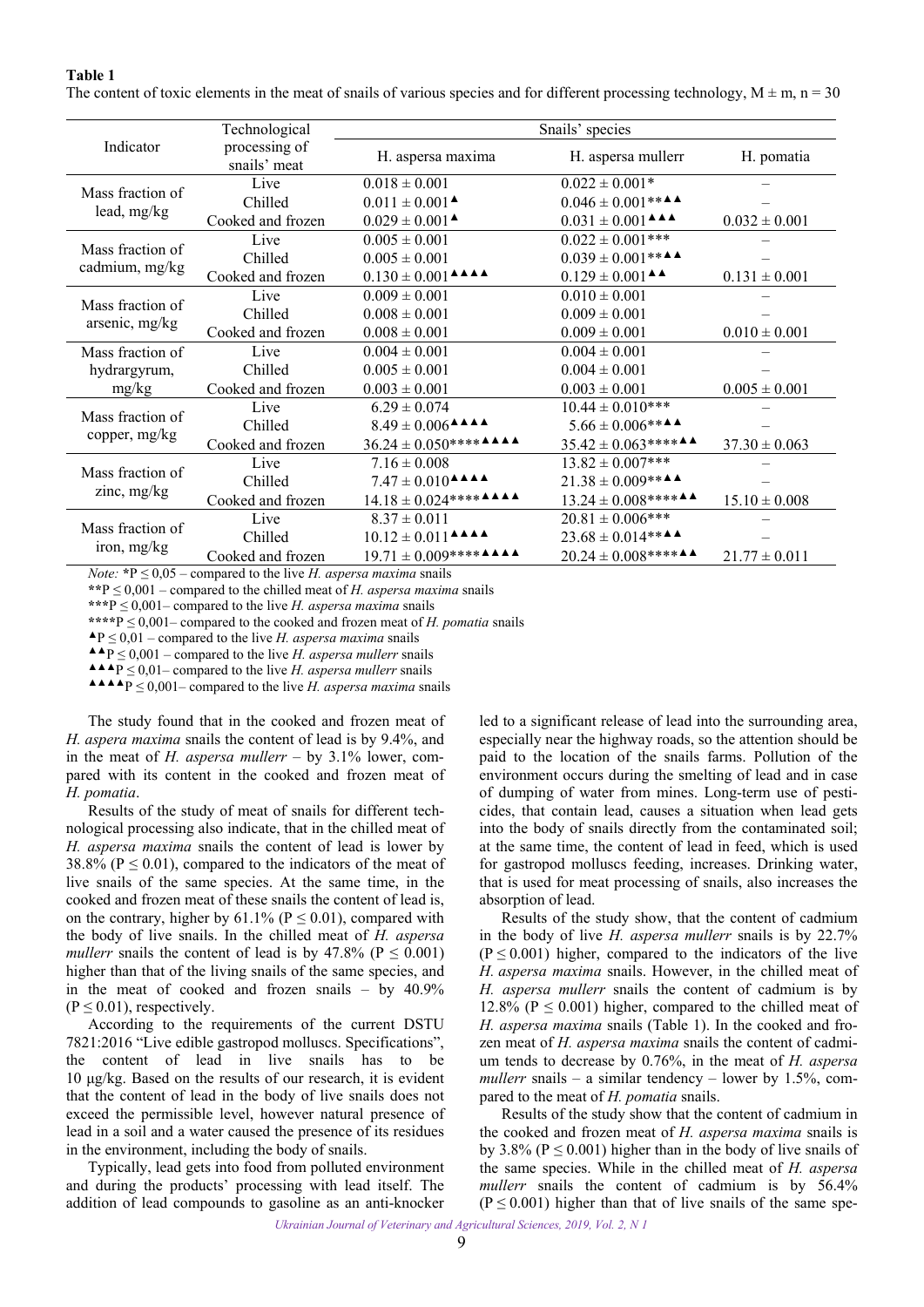cies, and in the cooked and frozen meat – by 17.05%  $(P \le 0.001)$ , respectively.

According to the requirements of DSTU 7821:2016, the content of cadmium up to 2 μg/kg in a meat of live snails is allowable. The results our study show that the content of cadmium in a meat of live snails does not exceed the maximum allowable level (MAL), but its residual amounts have been found in a meat.

Recently, it has been found that the increased use of sewage drains with a high content of cadmium can cause an increase of this toxic element in the environment. Biological accumulation of cadmium in edible plants and bioavailability in soils treated with sewage is influenced by several factors, including plants species, pH of the soil, presence of other microelements and the intensity of treatment with sewage [\(Fowler, 1979;](#page-4-0) [Bingham, 1979\)](#page-4-0). There are plants that accumulate cadmium and it is possible that they can be used for molluscs feeding.

Kneip and Hazen ([Kneip & Hazen, 1973\)](#page-4-0) have studied the marsh ecosystem, contaminated with cadmium, and have found that this toxic element is absorbed by marsh and aquatic plants, as well as by animals. It is important to note that toxicity of cadmium depends on the content of zinc in products. Symptoms of zinc deficiency are amplified with large doses of cadmium, but the toxity of cadmium is reduced after increased zinc dozes receiving.

Results of our study show that in the meat of live *Н. aspersa mullerr* snails the content of arsenic tends to increase by 10%, compared to the meat of live *Н. aspersa maxima* snails. However, in the chilled meat of *Н. aspersa mullerr* snails its content tends to increase by 12.5%, as compared to the chilled meat of *Н. aspersa maxima* snails (Table 1).

In the cooked and frozen meat of *Н. aspersa maxima* snails the content of arsenic tends to decrease by 20%, and in the meat of *Н. aspersa mullerr* snails – by 10%, respectively, compared with the meat of *Н. pomatia* snails.

Results of the study on the content of hydrargyrum in the meat of live and the chilled meat of *Н. aspersa maxima* and *Н. aspersa mullerr* snails show, that the hydrargyrum content is in equal quantities in these samples (Table. 1). However, in the cooked and frozen meat of *Н. aspersa maxima, Н. aspersa mullerr* snails the content of hydrargyrum tends to decrease by 40%, compared to the meat of *Н. pomatia* snails.

According to the requirements of DSTU 7821:2016, the content of hydrargyrum up to 2 μg/kg in a meat of live snails is allowable. This means that the results of our study meet the requirents and do not exceed the maximum allowable level.

From the sources of literature, it is known that all living organisms can accumulate hydrargyrum. The release of a significant amount of hydrargyrum in the environment took place before the introduction of rules prohibiting the discharge of hydrargyrum into the environment, which led to the pollution and accumulation of its small amounts in environmental objects, in particular – in the meat of snails.

Analysis of the results of the study show, that the content of copper in the meat of live *Н. aspersa mullerr* snails is by 65.9% ( $P \le 0.001$ ) higher, compared to the meat of live *Н. aspersa maxima* snails; however, in the chilled meat of *H. aspersa mullerr* snails the copper content is by 66.6%  $(P \le 0.001)$  higher, as compared to the chilled meat of *Н. aspersa maxima* snails (Table 1). In the cooked and frozen meat of *Н. aspersa maxima* snails the copper content is

by 2.8% ( $P \le 0.001$ ) lower, and in the meat of *H. aspersa mullerr* snails – by 5.04% ( $P \le 0.001$ ) lower, compared to the meat of *Н. pomatia* snails.

It has been found that in the chilled meat of *Н. aspersa maxima* snails the copper content is by 34.9% ( $P \le 0.001$ ) higher, and in the cooked and frozen meat – by 17.3%  $(P \le 0.001)$  higher, compared to the body of live snails of the same species. While in the chilled meat of *Н. aspersa mullerr* snails the content of copper is by 54.2% ( $P \le 0.001$ ) lower, and in the cooked and frozen meat of snails – by 29.4% ( $P \le 0.001$ ) higher, compared to the body of live snails of the same species.

According to the requirements of DSTU 7821:2016, the content of copper up to 30 μg/kg in a meat of live snails is allowable. Our research shows that in the body of live snails in the winter period the content of this toxic element does not exceed the maximum allowable level.

In the meat of live *Н. aspersa mullerr* snails the content of zinc is by 51.8% ( $P \le 0.001$ ) higher than in the body of live *Н. aspersa maxima* snails; but in the chilled meat of *Н. aspersa mullerr* snails the content of zinc is by 34.9%  $(P \le 0.001)$  higher, compared to the indicators of the chilled meat of *Н. aspersa maxima* snails (Table 1).

In the cooked and frozen meat of *Н. aspersa maxima* snails the content of zinc is by  $6.09\%$  ( $P \le 0.001$ ) lower, and in the meat of *Н. aspersa mullerr* snails – by 12.3% (Р ≤ 0.001) lower, compared to the meat of *Н. pomatia* snails.

The results of the study show that in the chilled meat of *Н. aspersa maxima* snails the content of zinc is by 4.3%  $(P \le 0.001)$  higher, and in the cooked and frozen meat of snails – by 98% ( $P \le 0.001$ ) higher, respectively, than the zinc content in the body of live snails. In the chilled meat of *H. aspersa mullerr* snails the content of zinc is by 54.7%  $(P \le 0.001)$  higher, whereas in the cooked and frozen meat of the same species of snails it is by  $4.1\%$  ( $P \le 0.001$ ) lower, compared to the zinc content in live *Н. aspersa mullerr* snails.

Results of the study show that the content of zinc in the body of live snails does not exceed the maximum allowable level, as according to the DSTU 7821:2016 the content of zinc in a body of live snails has to be below 200 μg/kg.

The content of iron in the body of live *Н. aspersa mullerr* snails is by 40.2% ( $P \le 0.001$ ) higher than in the body of the live *Н. aspersa maxima* snails; but in the chilled meat of *Н. aspersa mullerr* snails the content of iron is by 42.7%  $(P \le 0.001)$  higher than in the chilled meat of *H. aspersa maxima* snails (Table 1). In the cooked and frozen meat of *H. aspersa maxima* snails the content of iron is by 9.46%  $(P \le 0.001)$  lower, and in the meat of *H. aspersa mullerr* – by 7.02% ( $P \le 0.001$ ) lower, compared to the meat of *Н. pomatia* snails.

Results of the study show, that in the chilled meat of *Н. aspersa maxima* snails the content of iron is by 20.9%  $(P \le 0.001)$  higher, while in the cooked and frozen meat of snails – by 42.4% ( $P \le 0.001$ ) higher, respectively, as compared to the indicators of the iron content in a body of live snails. In the chilled meat of *Н. aspersa mullerr* snails the content of iron is by 13.7% ( $P \le 0.001$ ) higher, and in the cooked and frozen meat of the same species – by 2.8%  $(P \le 0.001)$  lower, in comparison with iron content in live *Н. aspersa mullerr* snails.